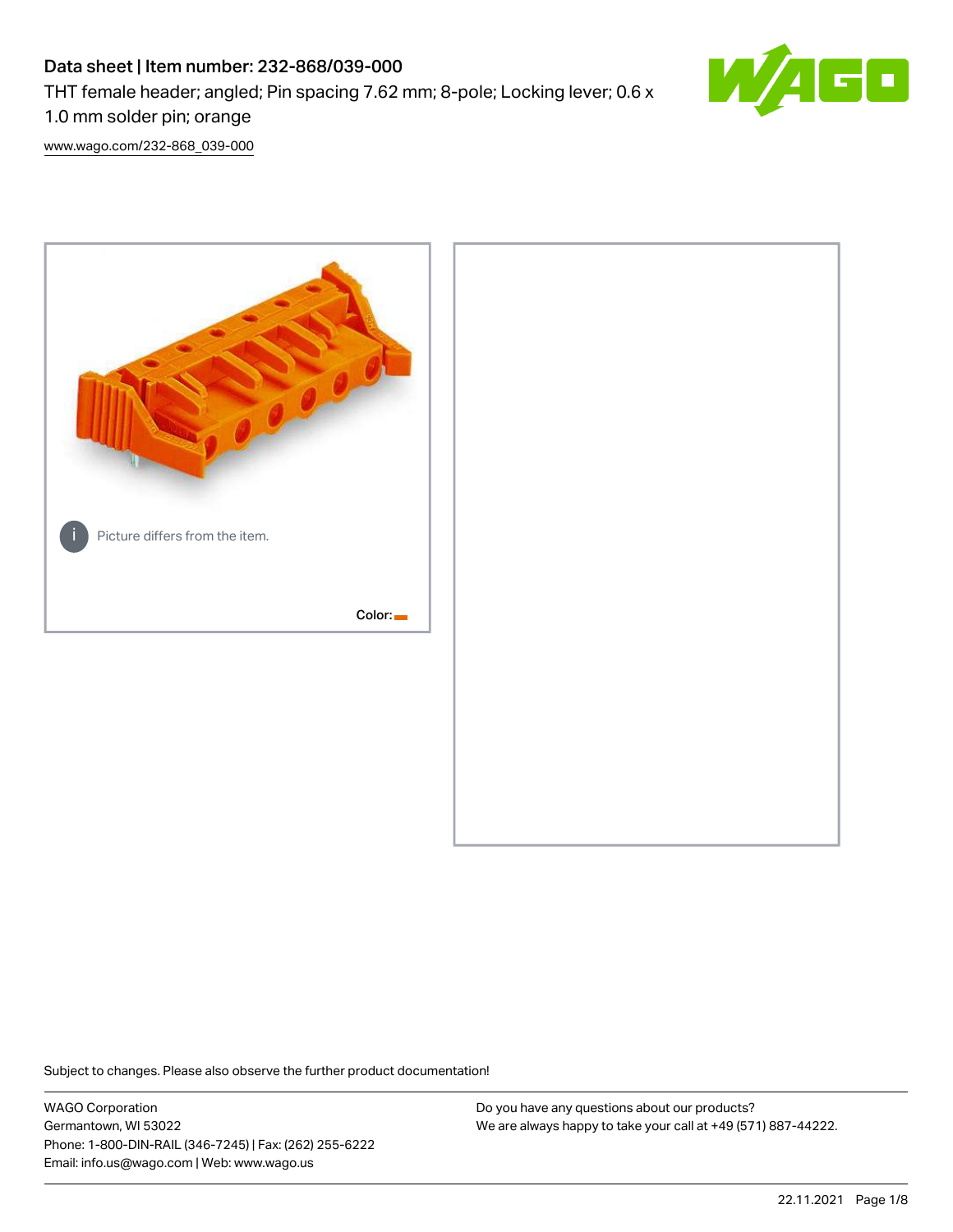

Dimensions in mm

 $L =$  (pole no.  $-1$ ) x pin spacing  $+5.08$  mm

Distance to first solder pin: 2.2 mm

2- to 3-pole female connectors – one latch only

#### Item description

- **Horizontal or vertical PCB mounting via straight or angled solder pins**
- For board-to-board and board-to-wire connections
- $\blacksquare$ Touch-proof PCB outputs
- $\blacksquare$ Easy-to-identify PCB inputs and outputs
- **Now With coding fingers**

Subject to changes. Please also observe the further product documentation!

WAGO Corporation Germantown, WI 53022 Phone: 1-800-DIN-RAIL (346-7245) | Fax: (262) 255-6222 Email: info.us@wago.com | Web: www.wago.us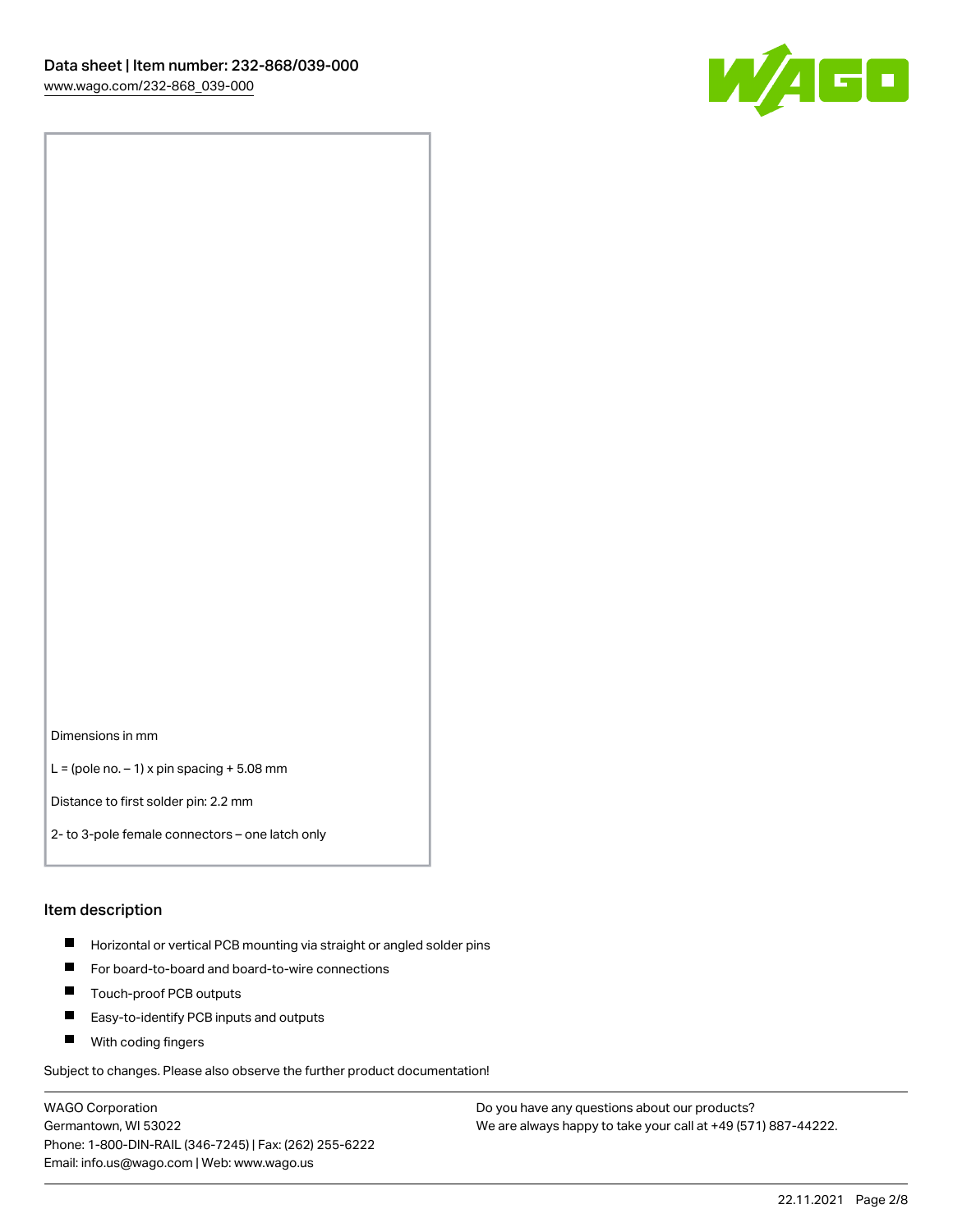

#### Data Notes

| Safety information 1 | The MCS-MULTI CONNECTION SYSTEM includes connectors<br>without breaking capacity in accordance with DIN EN 61984. When<br>used as intended, these connectors must not be connected<br>/disconnected when live or under load. The circuit design should<br>ensure header pins, which can be touched, are not live when<br>unmated. |
|----------------------|-----------------------------------------------------------------------------------------------------------------------------------------------------------------------------------------------------------------------------------------------------------------------------------------------------------------------------------|
| Variants:            | Other pole numbers<br>3.8 mm pin projection for male headers with straight solder pins<br>Gold-plated or partially gold-plated contact surfaces<br>Other versions (or variants) can be requested from WAGO Sales or<br>configured at https://configurator.wago.com/                                                               |

# Electrical data

### IEC Approvals

| Ratings per                 | IEC/EN 60664-1                                                       |
|-----------------------------|----------------------------------------------------------------------|
| Rated voltage (III / 3)     | 500 V                                                                |
| Rated surge voltage (III/3) | 6 <sub>k</sub> V                                                     |
| Rated voltage (III/2)       | 630 V                                                                |
| Rated surge voltage (III/2) | 6 <sub>k</sub> V                                                     |
| Nominal voltage (II/2)      | 1000V                                                                |
| Rated surge voltage (II/2)  | 6 <sub>k</sub> V                                                     |
| Rated current               | 12A                                                                  |
| Legend (ratings)            | (III / 2) $\triangleq$ Overvoltage category III / Pollution degree 2 |

### UL Approvals

| Approvals per                  | UL 1059 |
|--------------------------------|---------|
| Rated voltage UL (Use Group B) | 300 V   |
| Rated current UL (Use Group B) | 15 A    |
| Rated voltage UL (Use Group D) | 300 V   |
| Rated current UL (Use Group D) | 10 A    |

# Ratings per UL

| Rated voltage UL 1977 | 600 V |
|-----------------------|-------|
| Rated current UL 1977 |       |

Subject to changes. Please also observe the further product documentation!

| <b>WAGO Corporation</b>                                | Do you have any questions about our products?                 |
|--------------------------------------------------------|---------------------------------------------------------------|
| Germantown, WI 53022                                   | We are always happy to take your call at +49 (571) 887-44222. |
| Phone: 1-800-DIN-RAIL (346-7245)   Fax: (262) 255-6222 |                                                               |
| Email: info.us@wago.com   Web: www.wago.us             |                                                               |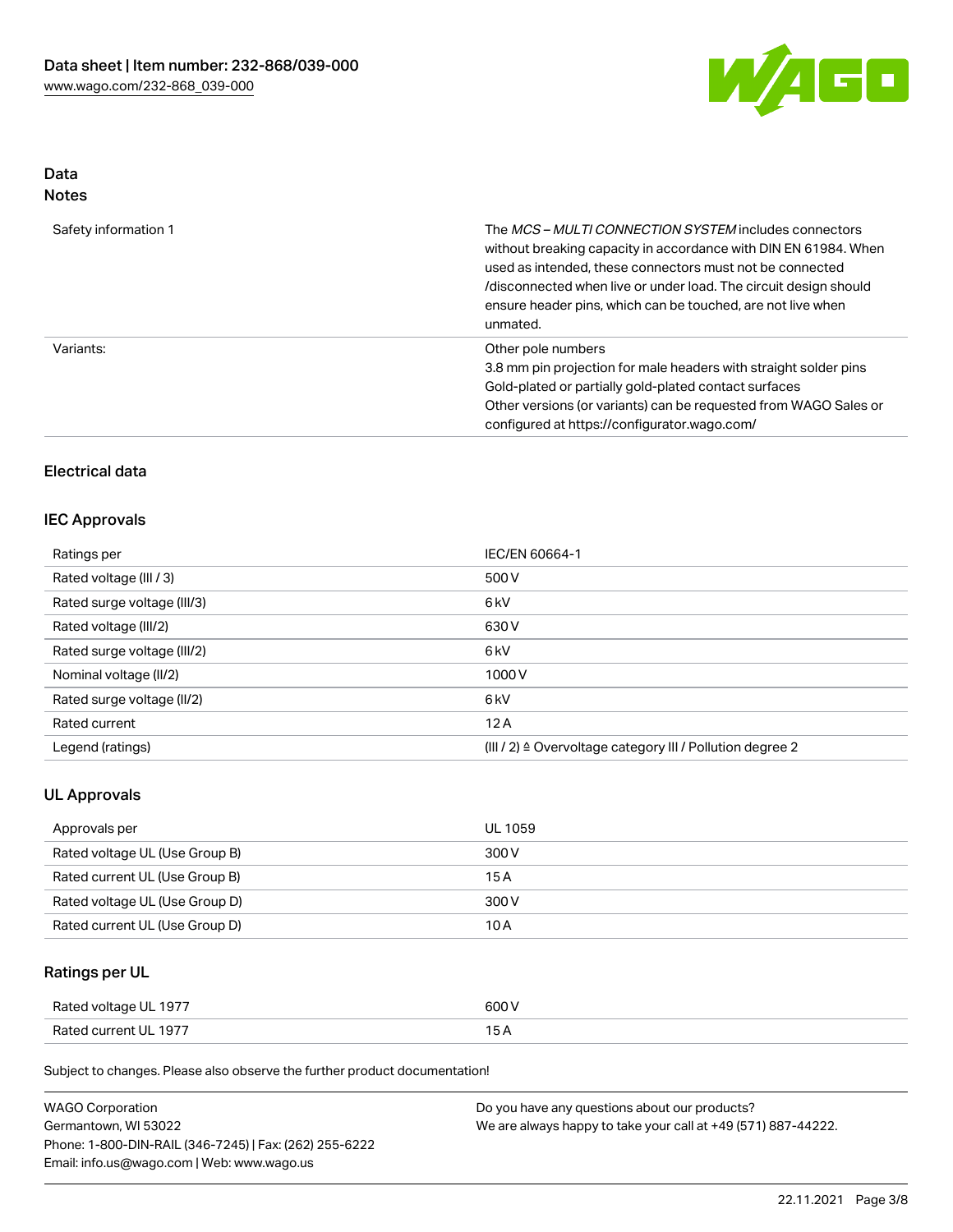

# CSA Approvals

| Approvals per                   | <b>CSA</b>            |  |
|---------------------------------|-----------------------|--|
| Rated voltage CSA (Use Group B) | 300V                  |  |
| Rated current CSA (Use Group B) | 15A                   |  |
| Rated voltage CSA (Use Group D) | 300V                  |  |
| Rated current CSA (Use Group D) | 10A                   |  |
| <b>Connection data</b>          |                       |  |
| Total number of potentials      | 8                     |  |
| Number of connection types      | 1                     |  |
| Number of levels                | 1                     |  |
| <b>Connection 1</b>             |                       |  |
| Number of poles                 | 8                     |  |
| Physical data                   |                       |  |
| Pin spacing                     | 7.62 mm / 0.3 inch    |  |
| Width                           | 74.22 mm / 2.922 inch |  |
| Height                          | 16.6 mm / 0.654 inch  |  |
| Height from the surface         | 11.6 mm / 0.457 inch  |  |
| Depth                           | 18.25 mm / 0.719 inch |  |
| Solder pin length               | 5 <sub>mm</sub>       |  |
| Solder pin dimensions           | $0.6 \times 1$ mm     |  |

### Plug-in connection

| Contact type (pluggable connector) | Female header |
|------------------------------------|---------------|
| Connector (connection type)        | for PCB       |
| Mismating protection               | No            |
| Mating direction to the PCB        | 0°            |
| Locking of plug-in connection      | locking lever |

# PCB contact

| <b>PCB Contact</b>     |                                            |
|------------------------|--------------------------------------------|
| Solder pin arrangement | over the entire female connector (in-line) |

Subject to changes. Please also observe the further product documentation!

Drilled hole diameter with tolerance  $1.3$   $(+0.1)$  mm

| <b>WAGO Corporation</b>                                | Do you have any questions about our products?                 |
|--------------------------------------------------------|---------------------------------------------------------------|
| Germantown. WI 53022                                   | We are always happy to take your call at +49 (571) 887-44222. |
| Phone: 1-800-DIN-RAIL (346-7245)   Fax: (262) 255-6222 |                                                               |
| Email: info.us@wago.com   Web: www.wago.us             |                                                               |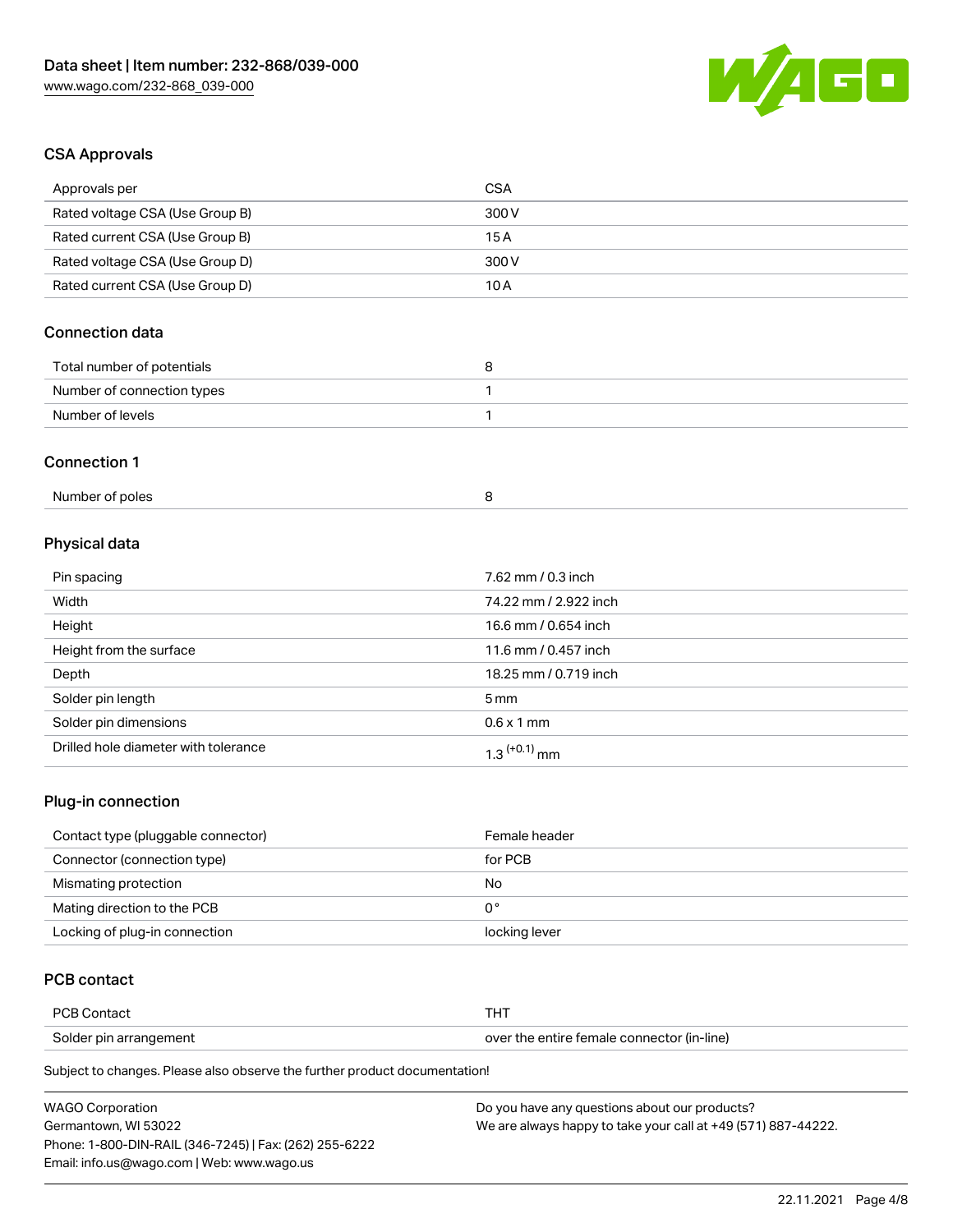

Number of solder pins per potential 1

### Material data

| Color                       | orange           |
|-----------------------------|------------------|
| Material group              |                  |
| Insulation material         | Polyamide (PA66) |
| Flammability class per UL94 | V <sub>0</sub>   |
| Contact material            | Copper alloy     |
| Contact plating             | tin-plated       |
| Fire load                   | 0.195 MJ         |
| Weight                      | 9.6g             |

### Environmental requirements

| Limit temperature range<br>. | . +85 °C<br>-60 |  |
|------------------------------|-----------------|--|
|------------------------------|-----------------|--|

# Commercial data

| Product Group         | 3 (Multi Conn. System) |
|-----------------------|------------------------|
| PU (SPU)              | 25 Stück               |
| Packaging type        | box                    |
| Country of origin     | DE                     |
| <b>GTIN</b>           | 4017332538596          |
| Customs tariff number | 8536694040             |

# Approvals / Certificates

#### Ship Approvals

| Logo | Approval                                                | <b>Additional Approval Text</b> | Certificate<br>name              |
|------|---------------------------------------------------------|---------------------------------|----------------------------------|
| ABS  | <b>ABS</b><br>American Bureau of Shipping               | $\overline{\phantom{0}}$        | 19-<br>HG15869876-<br><b>PDA</b> |
|      | <b>DNV GL</b><br>Det Norske Veritas, Germanischer Lloyd |                                 | TAE000016Z                       |

#### UL-Approvals

| Logo | Approval                       | Additional Approval Text | Certificate<br>name |
|------|--------------------------------|--------------------------|---------------------|
|      | UR                             | <b>UL 1977</b>           | E45171              |
|      | Underwriters Laboratories Inc. |                          |                     |

Subject to changes. Please also observe the further product documentation!

| WAGO Corporation                                       | Do you have any questions about our products?                 |
|--------------------------------------------------------|---------------------------------------------------------------|
| Germantown, WI 53022                                   | We are always happy to take your call at +49 (571) 887-44222. |
| Phone: 1-800-DIN-RAIL (346-7245)   Fax: (262) 255-6222 |                                                               |
| Email: info.us@wago.com   Web: www.wago.us             |                                                               |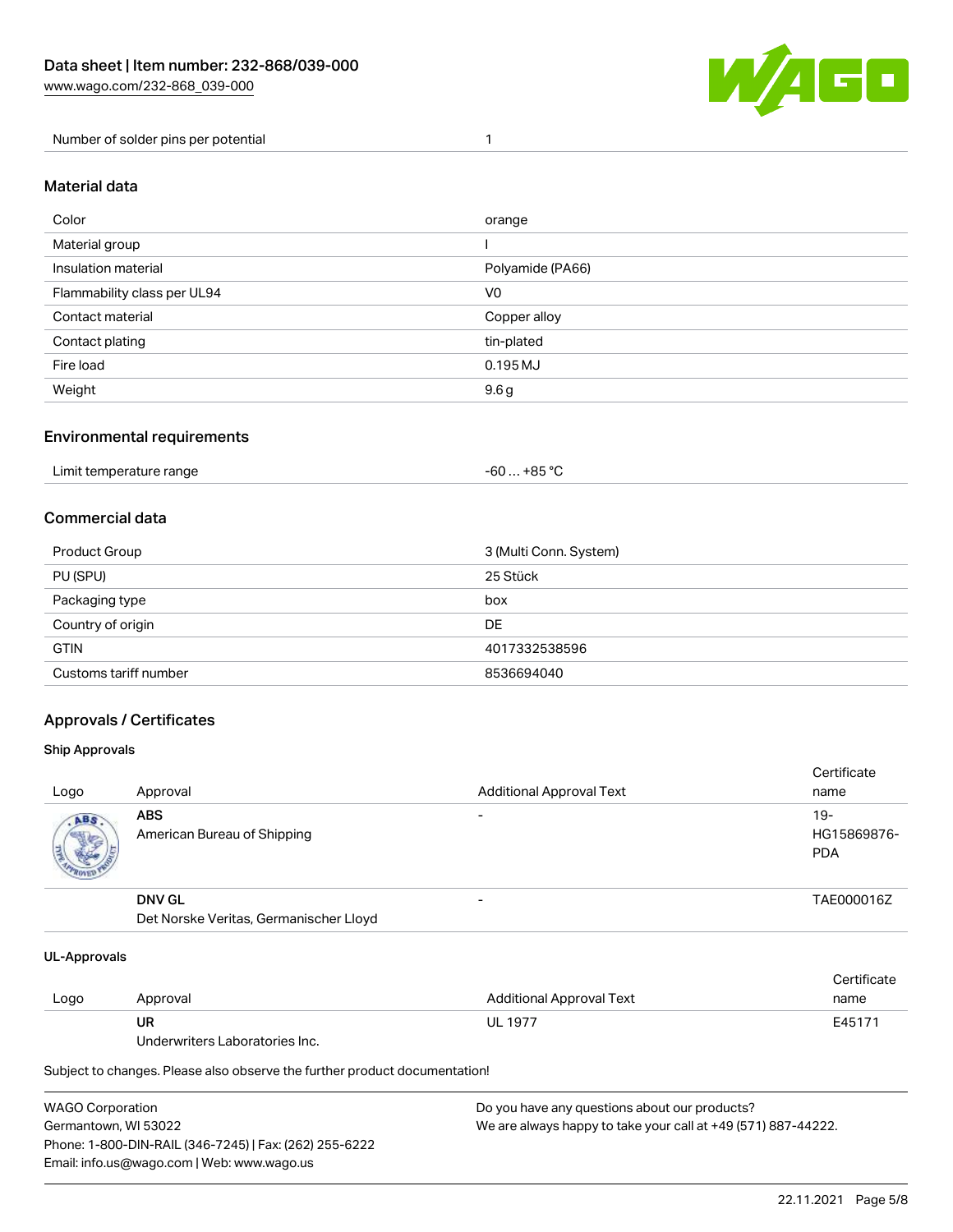



WAGO Corporation Germantown, WI 53022 Phone: 1-800-DIN-RAIL (346-7245) | Fax: (262) 255-6222 Email: info.us@wago.com | Web: www.wago.us Do you have any questions about our products? We are always happy to take your call at +49 (571) 887-44222.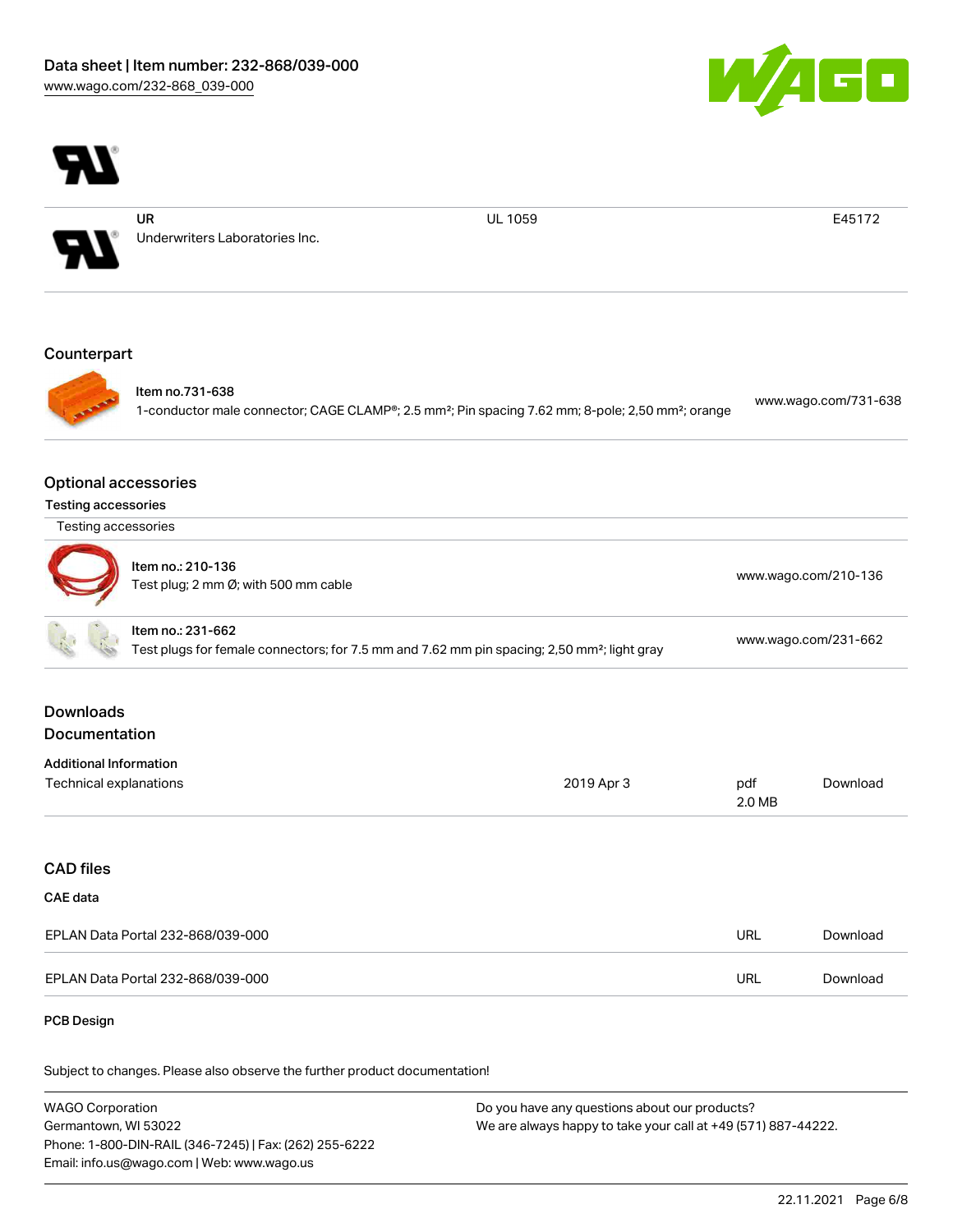

Symbol and Footprint 232-868/039-000

CAx data for your PCB design, consisting of "schematic symbols and PCB footprints", allow easy integration of the WAGO component into your development environment.

#### Supported formats:

- П Accel EDA 14 & 15
- $\blacksquare$ Altium 6 to current version
- $\blacksquare$ Cadence Allegro
- $\blacksquare$ **DesignSpark**
- $\blacksquare$ Eagle Libraries
- $\blacksquare$ KiCad
- $\blacksquare$ Mentor Graphics BoardStation
- $\blacksquare$ Mentor Graphics Design Architect
- $\blacksquare$ Mentor Graphics Design Expedition 99 and 2000
- $\blacksquare$ OrCAD 9.X PCB and Capture
- П PADS PowerPCB 3, 3.5, 4.X, and 5.X
- $\blacksquare$ PADS PowerPCB and PowerLogic 3.0
- $\blacksquare$ PCAD 2000, 2001, 2002, 2004, and 2006
- $\blacksquare$ Pulsonix 8.5 or newer
- $\blacksquare$ **STL**
- $\blacksquare$ 3D STEP
- $\blacksquare$ TARGET 3001!
- $\blacksquare$ View Logic ViewDraw
- П Quadcept
- $\blacksquare$ Zuken CadStar 3 and 4
- $\blacksquare$ Zuken CR-5000 and CR-8000

PCB Component Libraries (EDA), PCB CAD Library Ultra Librarian

#### Environmental Product Compliance

#### Compliance Search

| Environmental Product Compliance 232-868/039-000                                    | URL | Download |
|-------------------------------------------------------------------------------------|-----|----------|
| THT female header; angled; Pin spacing 7.62 mm; 8-pole; Locking lever; 0.6 x 1.0 mm |     |          |
| solder pin; orange                                                                  |     |          |

### Installation Notes

Subject to changes. Please also observe the further product documentation!

WAGO Corporation Germantown, WI 53022 Phone: 1-800-DIN-RAIL (346-7245) | Fax: (262) 255-6222 Email: info.us@wago.com | Web: www.wago.us